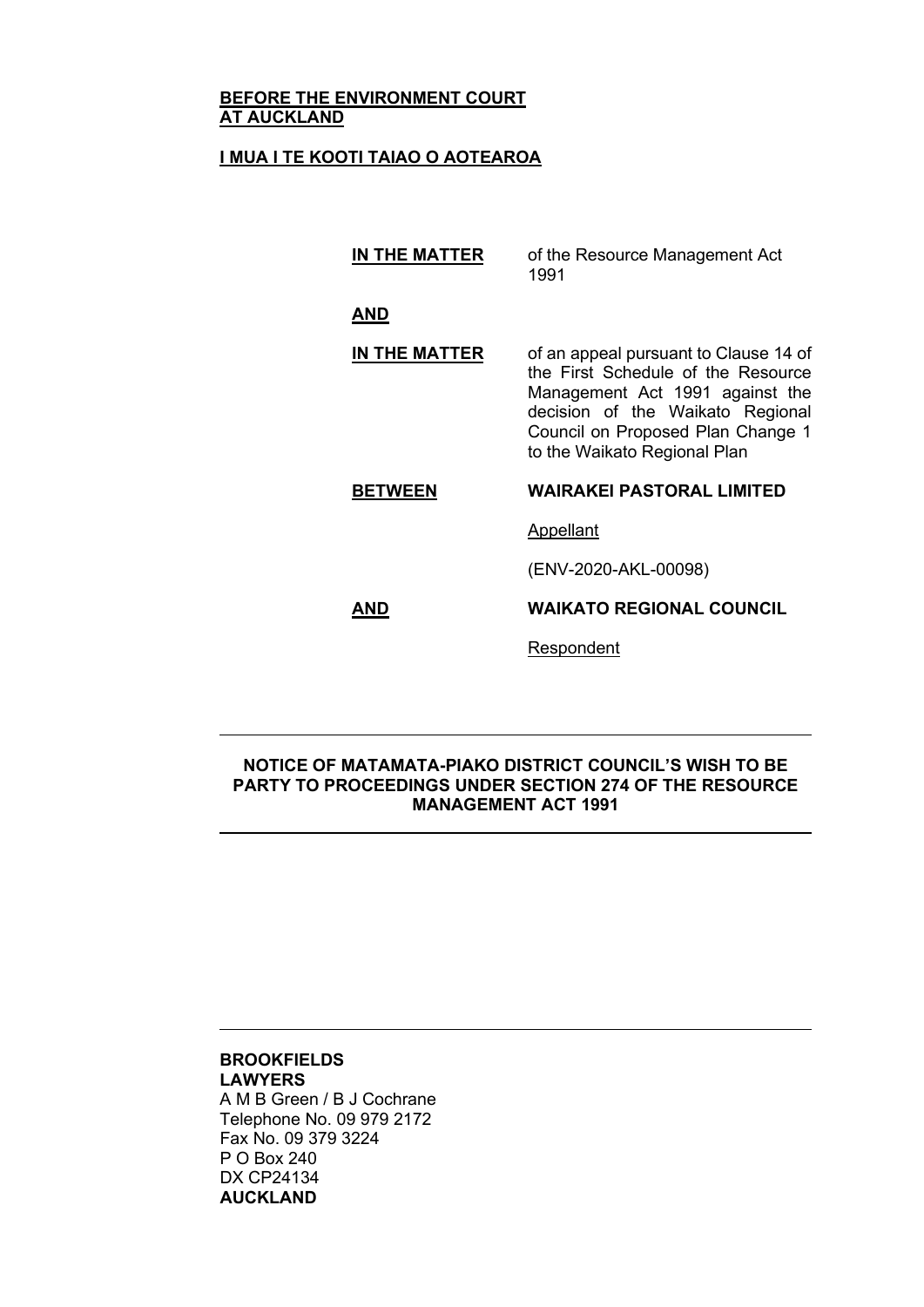- **TO:** The Registrar Environment Court Auckland
- **AND TO: WAIRAKEI PASTORAL LIMITED** C/O Bronwyn Carruthers Shortland Chambers PO Box 4338 Shortland Street AUCKLAND 1140
- 1. Matamata-Piako District Council (**MPDC**) wishes to be a party to the following proceeding concerning an appeal against the decisions on submissions on Proposed Plan Change 1 (Waikato and Waipa rivers) to the Waikato Regional Plan (**PC1**):
	- (a) ENV-2020-AKL-000098 Wairakei Pastoral Limited v Waikato Regional Council (**Appeal**).

# **Nature of Interest**

- 2. MPDC is:
	- (a) A local authority; and
	- (b) A person who made a submission (submitter ID 73419) and further submission on the subject matter of the proceedings.
- 3. MPDC is not a trade competitor for the purposes of section 308C of the Resource Management Act 1991 (**RMA**).

# **Extent of Interest**

- 4. The part of the proceeding that MPDC is interested in is:
	- (a) Objective 2.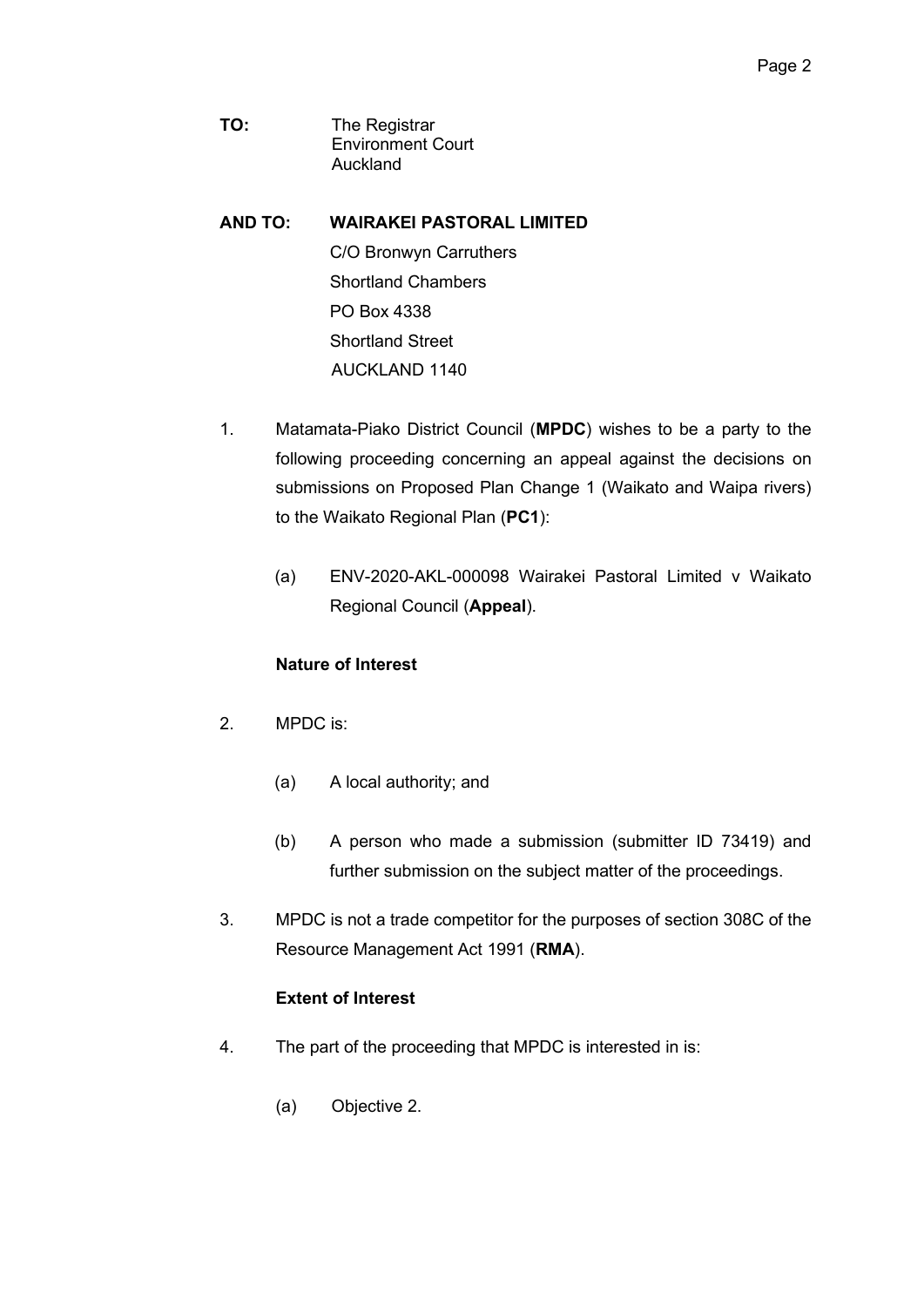- 5. Without derogating from paragraph 4, MPDC is particularly interested in the Appeal with respect to the following submission:
	- (a) Amending Objective 2 to delete the 'target' of achieving the short term water quality values in Table 3.11-1 in the first 10 years of PC1 becoming operative. MPDC considers that this increased rate of improvement cannot be met by the provisions of PC1 as presently written. Further, the social and economic costs of the increased short-term target have not been adequately assessed, including in relation to the expenditure required to upgrade wastewater treatment plants.

# **Relief Sought**

- 6. MPDC **supports** the relief sought, at Paragraph 5 above, because:
	- (a) It promotes sustainable management;
	- (b) It enables social, economic and cultural wellbeing;
	- (c) It is otherwise consistent with Part 2 of the RMA; and
	- (d) It is appropriate in terms of section 32 of the RMA.
- 7. MPDC seeks that the relief sought by the Appeal, set out at Paragraph 5, be **granted**.

# **Mediation**

8. MPDC agrees to participate in mediation or other dispute resolution of the proceedings.

# **Service**

9. A copy of this notice has been served on the Respondent and Appellant.